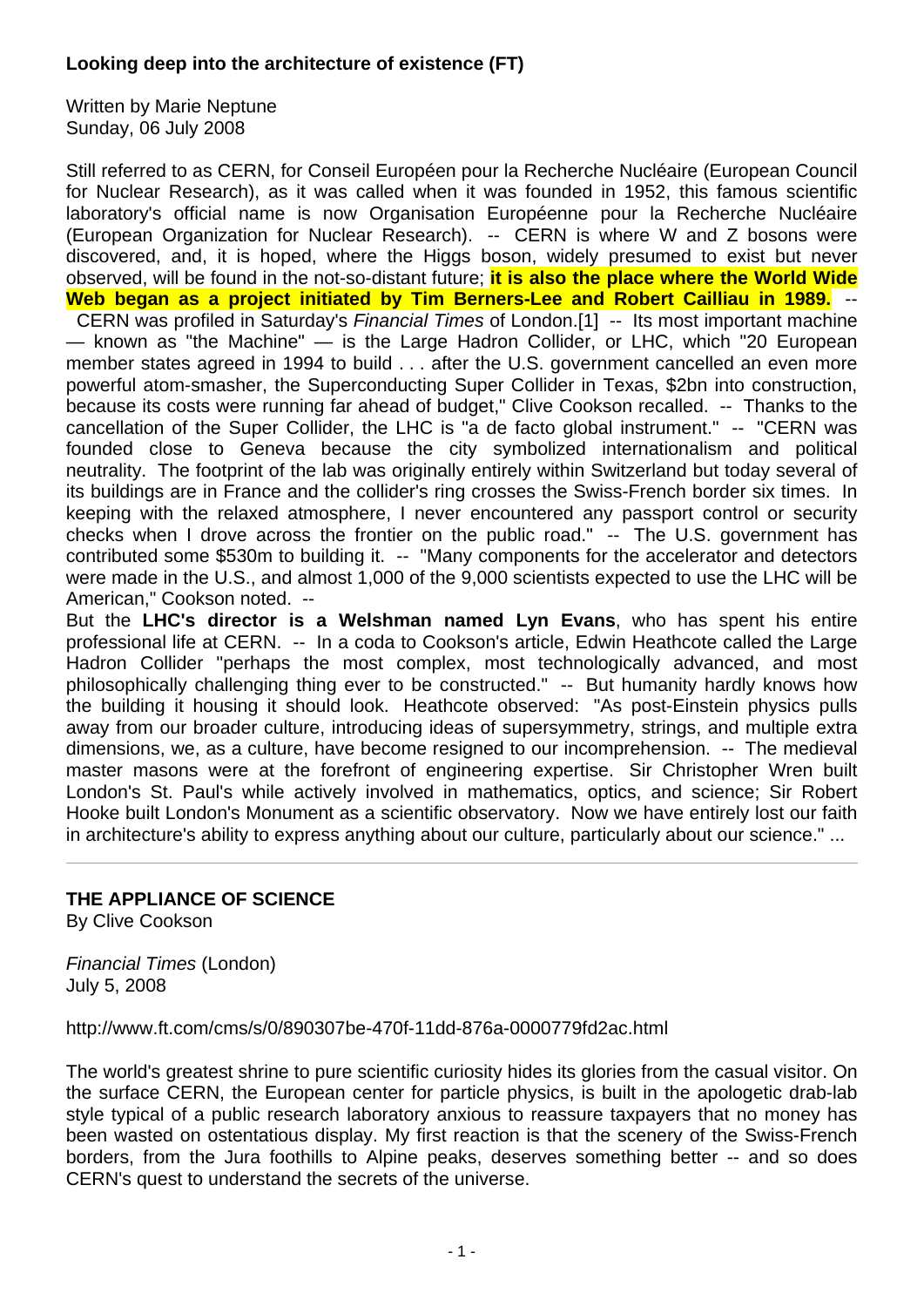When I drop 100m beneath the surface in a high-speed lift, however, a spectacularly colorful new world opens up. Giant magnets in red and yellow, green and blue stand ready to guide two beams of protons -- hydrogen nuclei -- round a 27km underground race track. At four "collision points," where the protons will smash together at almost the speed of light, huge multicolored flowers seem to blossom on the beam lines. These are 25m-high "detectors," designed to make sense of the myriad subatomic particles that will fly off in all directions when the protons annihilate one another. CERN scientists hope fervently that the flight patterns will reveal the existence of previously unknown particles and forces, maybe even dimensions.

This vast underground apparatus makes up CERN's latest atom-smasher, the \$8bn Large Hadron Collider. Later this summer, if all goes well, the LHC will be switched on and will start to produce a cornucopia of data to feed theoretical physicists seeking to understand the ultimate laws of nature. They have been starved of experimental results since CERN's previous accelerator, the Large Electron-Positron (LEP) collider, was closed in 2000 so that the new machine could be built within its circular tunnel.

At the very least, the scientists at CERN aim to find the final missing element of the so-called Standard Model of the universe that physicists have built up during the past 40 years. This particle, known as the Higgs boson, would at last explain how matter acquires mass, its most basic property. But the CERN team have ambitions far beyond the Higgs particle and the Standard Model. They aim to take science into speculative new pastures such as "supersymmetry" and "string theory."

Governments have long been willing to fund physics experiments for the sake of pure intellectual curiosity -- science as culture -- to help us understand the past, present, and future of the universe. There are two complementary ways of gaining the necessary evidence: one is to observe the universe through telescopes and other astronomical instruments; the other is to experiment on Earth. This has meant building more and more powerful colliders, to bring us closer to the intense energy of the newborn universe immediately after the Big Bang 14 billion years ago.

CERN's 20 European member states agreed in 1994 to build the LHC after the U.S. government cancelled an even more powerful atom-smasher, the Superconducting Super Collider in Texas, \$2bn into construction, because its costs were running far ahead of budget. **Forty years earlier, in 1954, CERN had been established as the focus for Europe's peaceful research in atomic physics after the devastation of the Second World War.** Its acronym comes from the French Conseil Européen pour la Recherche Nucléaire.

A genial Welshman called Lyn Evans has led the LHC project from the start, through financial and technical crises, to the brink of what he hopes will be its triumphant inauguration. "If I knew back in 1994 what I know now, I wonder whether I'd have taken it on. But I'm glad I did," he says. "The collider is an inanimate object at the moment but it will come alive when we first put a beam [of protons] into it."

Although his voice still holds the cadences of the Welsh valleys, 63-year-old Evans has spent almost two-thirds of his life at CERN, just outside Geneva. He arrived in 1969 as a visitor for three months, after completing his Ph.D. at the University of Wales in Swansea. He never left.

The cancellation of the Superconducting Super Collider in 1993 left the field clear for CERN's machine to become a de facto global instrument, and the U.S. government has contributed \$530m to its construction. Many components for the accelerator and detectors were made in the U.S., and almost 1,000 of the 9,000 scientists expected to use the LHC will be American.

One of the joys of touring the site is to see contributions from so many different countries, many of them outside CERN's West European core membership. The vast 12,500-ton Compact Muon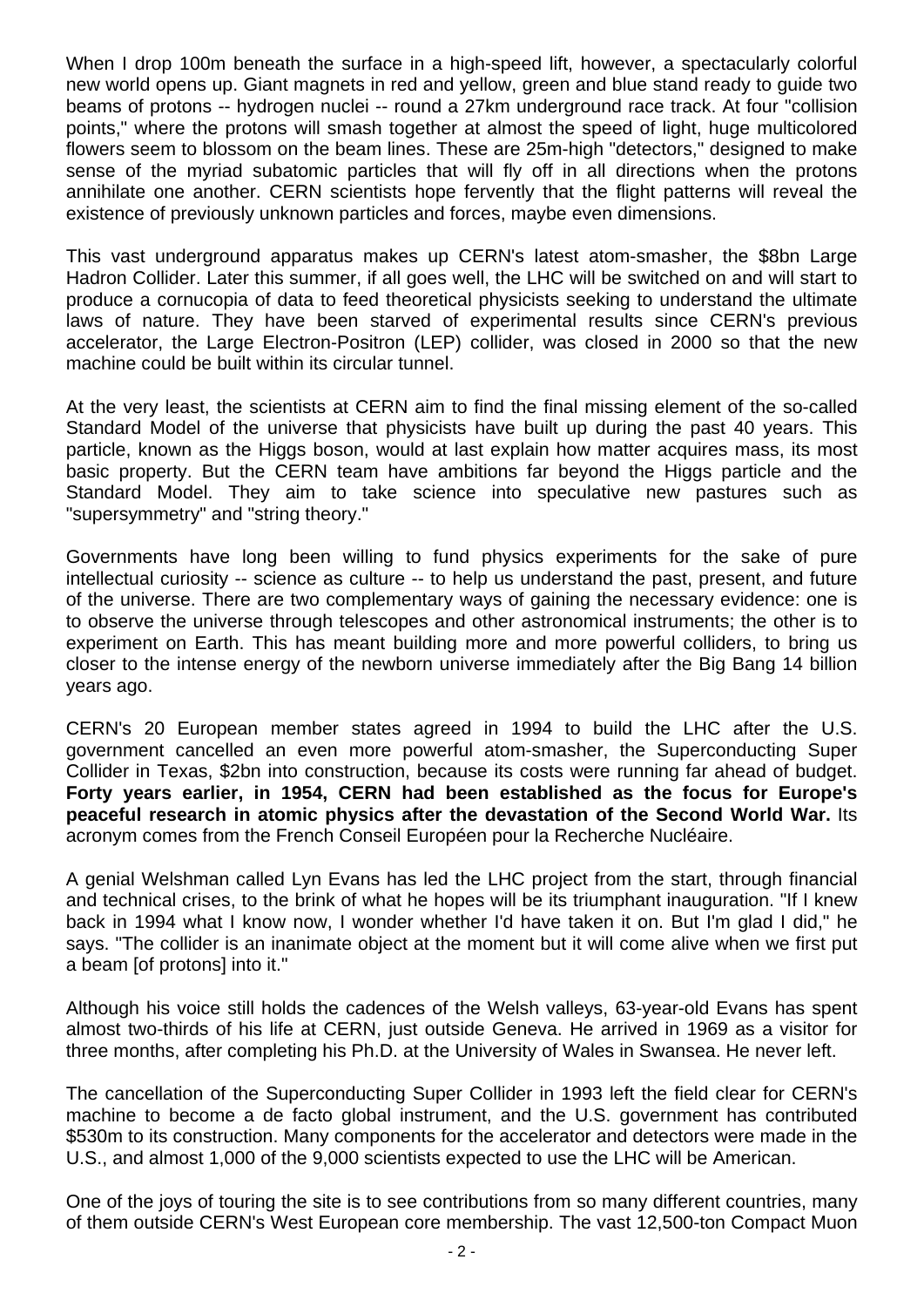Solenoid or CMS detector rests on eight steel feet made in Pakistan. India has supplied 7,000 jacks (adjustable supports) for the collider's magnets. Russian components and technicians making last-minute adjustments appear everywhere. The smart brass plating for CMS comes from "several thousand redundant naval shells melted down by the Russian Navy," says Austin Ball, the detector's technical co-ordinator. In the main tunnel, Evans points out an array of red magnets made in Novosibirsk.

CERN was founded close to Geneva because the city symbolized internationalism and political neutrality. The footprint of the lab was originally entirely within Switzerland but today several of its buildings are in France and the collider's ring crosses the Swiss-French border six times. In keeping with the relaxed atmosphere, I never encountered any passport control or security checks when I drove across the frontier on the public road.

Indeed, the whole CERN site seems refreshingly free of intrusive security. When Dan Brown wrote about CERN in 2000 in his thriller *Angels and Demons*, the plot depended on the use of biometric iris scanners to control access to sensitive areas. Eye scanners were not in fact being used at CERN then, but they are being installed now on all access gates to the machine. And yes, CERN security has indeed checked that a villain could not copy Brown's plot of killing an authorized scientist, ripping out his eye and using it to fool the system.

Computing is perhaps the field where CERN's international credentials are best displayed. The experiments will produce a staggering amount of data from particle collisions. Even after internal electronic "filters" at each detector have weeded out the least interesting 99 per cent of primary data, there will still be 15 million gigabytes a year to process -- enough to fill 100,000 DVDs.

That is too much for CERN to handle on its own, so 80 per cent will be distributed to 200 computing centers around the world, using a special "grid" infrastructure set up for the purpose. CERN is proud of its title as the birthplace of the World Wide Web, which Tim Berners-Lee created in 1989 to enable scientists to share information from the previous LEP collider.

When CERN scientists are asked to justify their spending, they often feel compelled to identify practical spin-offs, such as the web and grid, or the new generation of electronic devices and superconducting magnets developed with industry. "The politically correct answer is that we provide a training ground for industry to innovate," says Jos Engelen, CERN's Dutch chief scientist and deputy director. "Of course, the real answer is to satisfy intellectual curiosity. If you talk to young people, they want to know about quarks and black holes."

But if you take an ultra-long view, what looks now like pure intellectual curiosity may pay off eventually in ways that we cannot comprehend. For example, the 19th-century experiments that led to the discovery of electromagnetism and the electron paved the way to modern electronics. Just possibly, in the 22nd century, our descendants may cruise the galaxy in spacecraft powered by a force whose discovery dates back to the LHC.

By now I have emerged from the tunnel to enjoy a fine lunch with Engelen and Robert Aymar, CERN's French director-general, in the staff restaurant. They seem to be the only men in suits on the site; most CERN scientists favour a jeans-and-jumper look. Both are evidently preoccupied with the practicalities of running CERN and commissioning the collider, but as we eat our duck breast salad, lightly lubricated with Swiss wine, I get them to speculate about pure science. It is something the pair rarely find time to discuss together, they admit sadly.

The project's first aim is to confirm the existence of the Higgs boson, a particle first proposed in the 1960s by Peter Higgs of Edinburgh University to explain how matter acquires mass. His idea, incorporated into the Standard Model of physics, is that a "Higgs field" pervades the universe; the more an object interacts with the field, the more mass it has. Any force field must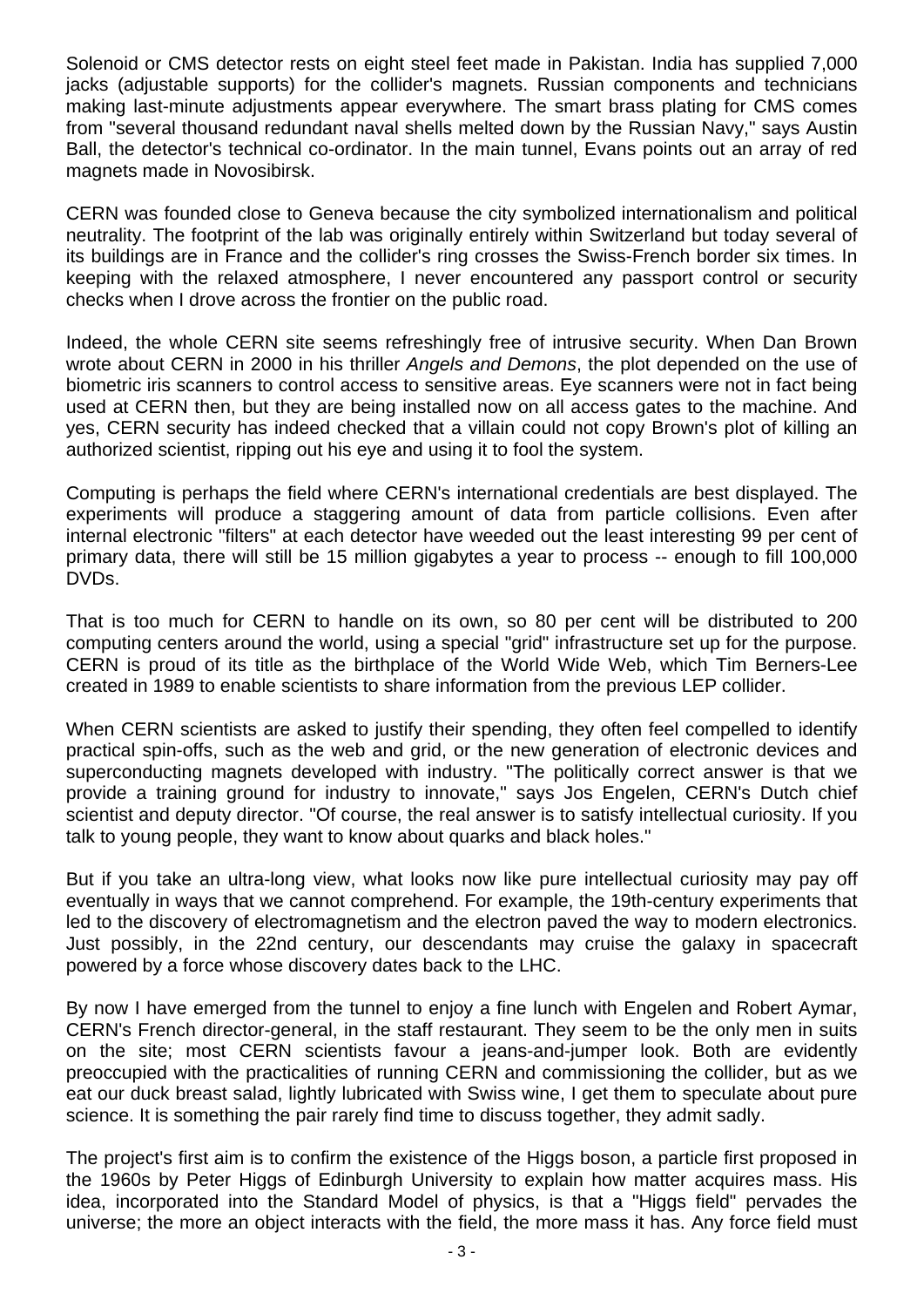have an accompanying particle -- in this case, the Higgs boson. Leon Lederman, the American Nobel laureate, famously called it the "God particle," but CERN scientists understandably cringe when people repeat his phrase.

These concepts are so hard to grasp that in 1993 William Waldegrave, then U.K. science minister, issued an imaginative challenge to physicists: come up with a simple explanation of the Higgs effect. The winner, David Miller of University College London, produced an analogy that CERN staff still use today. Here's my adapted version.

The Higgs field pervades the universe. Imagine it as a gigantic political reception in which party workers are evenly distributed throughout the room. Then a big celebrity (Margaret Thatcher in the original version) walks across the space, attracting clusters of admirers who slow her progress. This resistance to movement is analogous to the mass given to a particle by the Higgs field. A political lightweight attracts less clustering and resistance -- equivalent to having a lower mass.

Now comes the more difficult bit. Replace the famous guest with a juicy rumor (for example, that the prime minister is about to resign). As the rumor crosses the room, it creates a clustering effect, just as a real celebrity does. This is the Higgs boson -- a particle that inevitably arises from the Higgs field. Just as it takes a powerful rumor to produce clustering at a political gathering, physicists need extremely high energies to make Higgs bosons -- and the LHC is the first machine powerful enough to do so.

For Engelen, proving the existence and measuring the properties of the Higgs particle is sufficient justification for the project. "It is true that confirmation of Higgs' existence would seem like old news, but if we did not build the collider we would never know -- and that's unacceptable," he says.

"There are much larger and more speculative explanations [of the universe] accessible to the machine," Engelen adds. He is particularly keen for evidence to help enable physicists to construct a grand theory, uniting gravity with the three fundamental forces covered by the Standard Model: electromagnetism and the strong and weak nuclear forces.

Energies trillions of times greater than even the LHC can produce would be required to study gravity in our four familiar dimensions -- length, width, depth, and time. But Engelen's dream is that quantum particles associated with gravity may show up at much lower energies, if the collider can reveal "hidden" dimensions. According to the currently popular string theory, at least six more dimensions are somehow curled up tightly in our familiar space-time.

Aymar is keener on supersymmetry, the theory that every conventional subatomic particle has a far heavier partner, a "superparticle." Mathematicians say this could simplify the universe by bringing out new links between forces and particles. If supersymmetry is correct, CERN stands a reasonable chance of producing and detecting the lightest predicted superparticle, the neuralino. Its discovery would delight those cosmologists who believe superparticles make up the mysterious "dark matter," which accounts for a quarter of the universe but is not observable because it does not interact with light.

Engelen, however, is not impressed. "Supersymmetry is not symmetry at all," he observes enigmatically. "It might explain dark matter, but it is not elegant." And inelegance is a serious insult in the world of theoretical physics.

**Miniature black holes are another possible product of the project**. Although most of the collisions will be between protons -- hydrogen nuclei -- the machine will also smash together the far heavier nuclei of lead atoms. "Rather than the point-like interactions of proton-proton collisions, we get a miniature fireball at a temperature of **10 billion degrees -- a million times**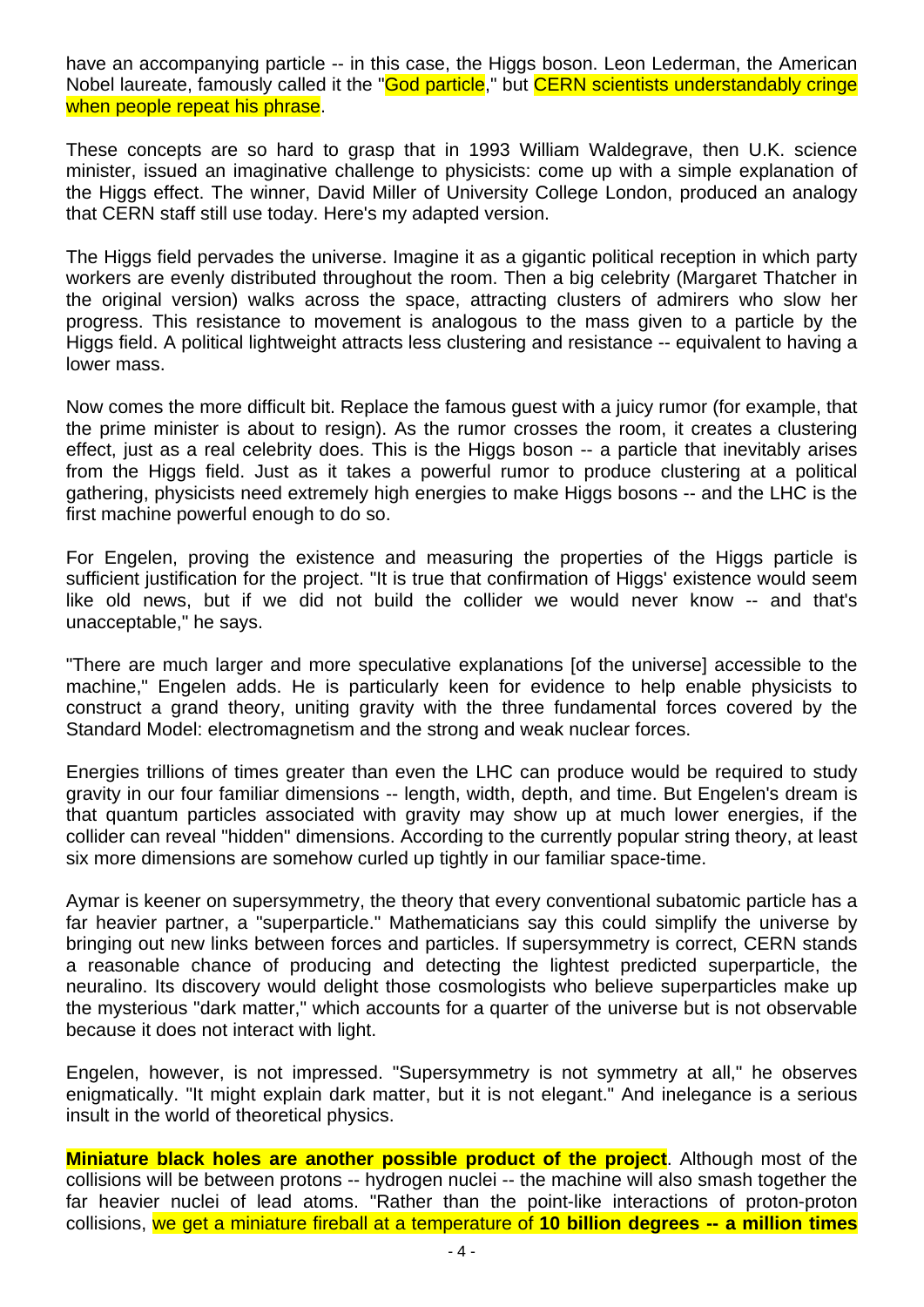**hotter than the center of the sun**," says David Evans, senior scientist at the detector called Alice (which stands for A Large Ion Collider Experiment) which is focusing on lead-lead collisions. **"We are recreating a tiny volume of matter that is very similar to the universe one-millionth of a second after the Big Bang,"** Evans says. **"We are more likely to find black holes than in the proton-proton collisions."** 

Talk of this sort has alarmed some people. CERN scientists say any microscopic black holes produced would be unstable and disappear almost instantaneously in a burst of radiation. But what if they grow and swallow up the Earth? Or if the collider makes "strangelets," hypothetical particles that could theoretically also trigger a cataclysm? Opponents have even filed a lawsuit against CERN and its U.S. partners in a federal court in Hawaii, seeking to prevent the LHC from opening on safety grounds.

CERN's safety assessments insist that the project presents no such risk. Though the collider will produce the most intense energies ever created by mankind, far more energetic processes take place in natural phenomena, such as supernovae, sending out cosmic rays that have been bombarding the Earth and solar system for billions of years without mishap.

The LHC is scheduled to run for 20 years, with an upgrade planned for 2016. But the lead times for big science projects are so long that the world's physicists are already planning another multibillion-dollar atom-smasher, the International Linear Collider, to follow on.

The proportion of public expenditure devoted to high-energy physics has been declining for decades, as governments spend more on the biomedical sciences and on research with more immediate applications. "CERN's budget has been flat in real terms for 30 years," says Evans. Recently both the U.S. and U.K. have cut spending on particle physics.

If the world's decision-makers are to build a successor machine devoted to understanding the nature of the universe, the LHC will need to produce some spectacular scientific surprises - which can be sold imaginatively to the public as needing more answers. Without, of course, bringing the world to an end.

*--Clive Cookson is the FT's science editor.* 

*https://www.ft.com/content/890307be-470f-11dd-876a-0000779fd2ac*

## **GLOSSARY**

Particle physics studies the fundamental particles and forces that make up the universe. "Highenergy physics" is an equivalent term, because many particles appear only in the extreme conditions produced at labs such as CERN.

Protons are the positively charged building blocks of atomic nuclei. Hydrogen has a single proton. Each proton is made from three smaller units called quarks.

The Standard Model of the universe, built up since the 1960s, provides a coherent explanation for three of the fundamental forces -- lectromagnetism and the weak and strong nuclear forces - - but does not yet cover gravity.

Supersymmetry is the theory that every conventional subatomic particle has a far heavier partner, a "superparticle" or "sparticle." This would clear up several theoretical loose ends in particle physics.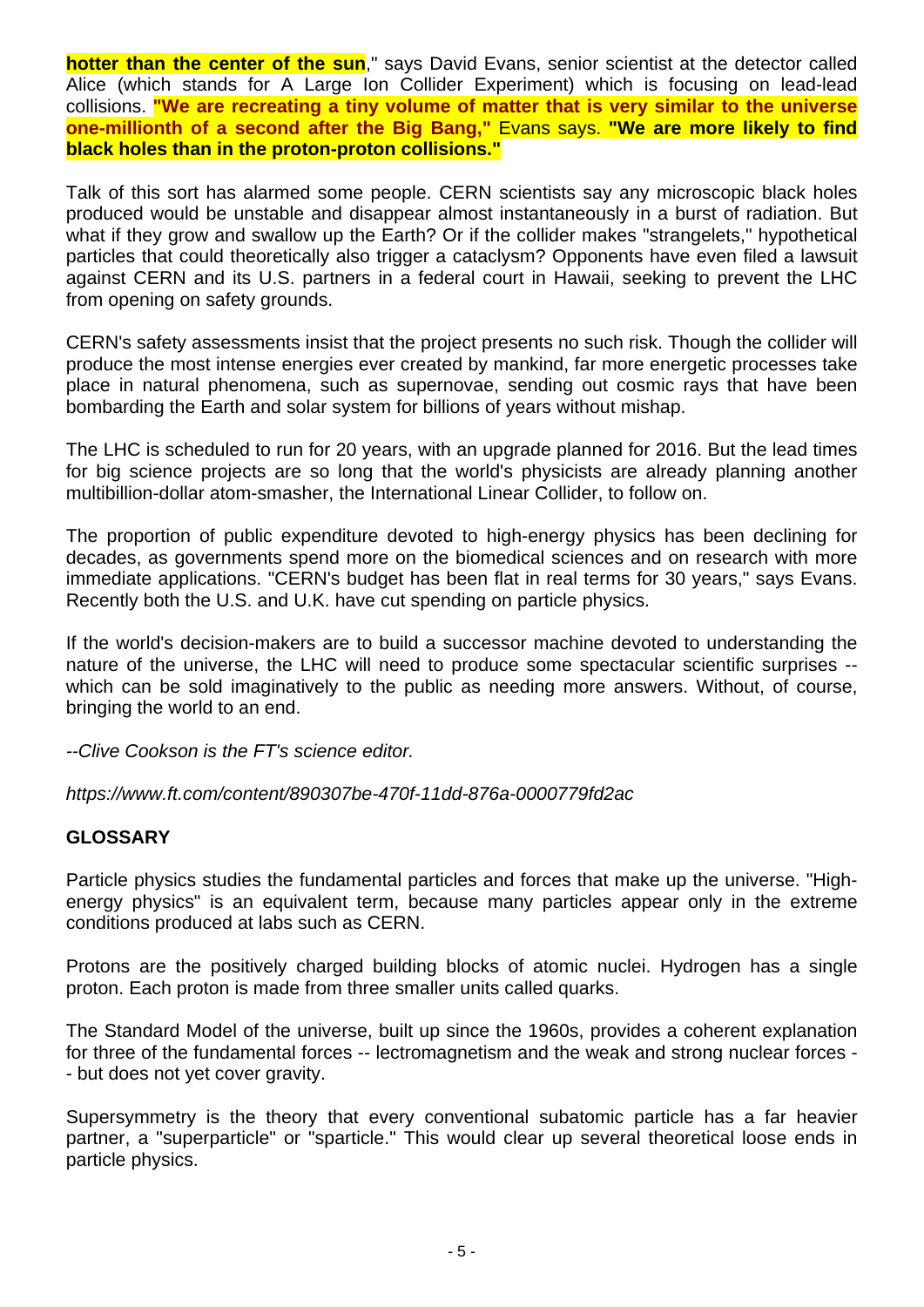String theory regards the basic units of matter and energy as minuscule vibrating loops or strings, no more than a millionth of a billionth of a billionth of a billionth of a centimeter long. It proposes a universe with 11 dimensions of space and time.

Black holes are regions of space so dense that their gravity prevents light -- and anything else -escaping. Black holes at the centers of galaxies are star-gobbling monsters, but any microscopic black holes produced by the Large Hadron Collider would be unstable and quickly disappear in a puff of subatomic particles.

*--Clive Cookson* 

## *T***HE AESTHETICS OF THE MACHINE**

By Edwin Heathcote

The Machine. That's how they refer to the Large Hadron Collider at Cern. "Have you seen the Machine?" That's what everybody asks. It sounds vaguely sinister, but intriguing. Which is what the whole strange CERN site is like.

Somehow, you expect the Machine -- perhaps the most complex, most technologically advanced, and most philosophically challenging thing ever to be constructed -- to be housed in a kind of temple, a cathedral to physics. Instead, it is buried beneath a series of semiagricultural crinkly-tin sheds and a tatty complex of grey institutional buildings which could house a large college in any provincial town in Europe.

The big warehouses within which the detectors themselves were assembled have been partly dismantled. The vast, turbine-like machines have been lowered into the ground and the sheds will be reduced in height to appease the neighbors who had been worried about their views across the Alpine landscape.

In a way, these buildings are the perfect metaphor; a 27km tunnel around which are distributed these astonishing detectors, with nothing of any interest showing above ground. Scientists can account for only 4 per cent of the mass and energy in our universe; this almost behemoth is the manifestation of the search for the missing stuff, dark matter, dark energy. If the Gothic cathedrals were the medieval monuments to the mysteries of existence, this underground orbit is ours, the physical manifestation of an age in which aesthetics has been entirely separated out from science.

Greek or Roman, Gothic or baroque, medieval or enlightenment, each age invested its buildings of existential or scientific inquiry with the prevailing architectural language. In their columns, naves, spires, and domes, each culture attempted to define itself against the sky. Our age is different. Our achievement is not aesthetics but machines, the computers that control every single aspect of first-world lives. Our technology, the cheap chips in all those devices we own, depends on quantum physics -- which most of us can't even begin to comprehend. As post-Einstein physics pulls away from our broader culture, introducing ideas of supersymmetry, strings, and multiple extra dimensions, we, as a culture, have become resigned to our incomprehension.

The medieval master masons were at the forefront of engineering expertise. Sir Christopher Wren built London's St. Paul's while actively involved in mathematics, optics, and science; Sir Robert Hooke built London's Monument as a scientific observatory. Now we have entirely lost our faith in architecture's ability to express anything about our culture, particularly about our science. The result is the LHC.

Yet this is a thing by no means void of beauty. There are vast caverns hewn from the earth and reinforced with massive concrete shells. There are vertiginous shafts below which are visible